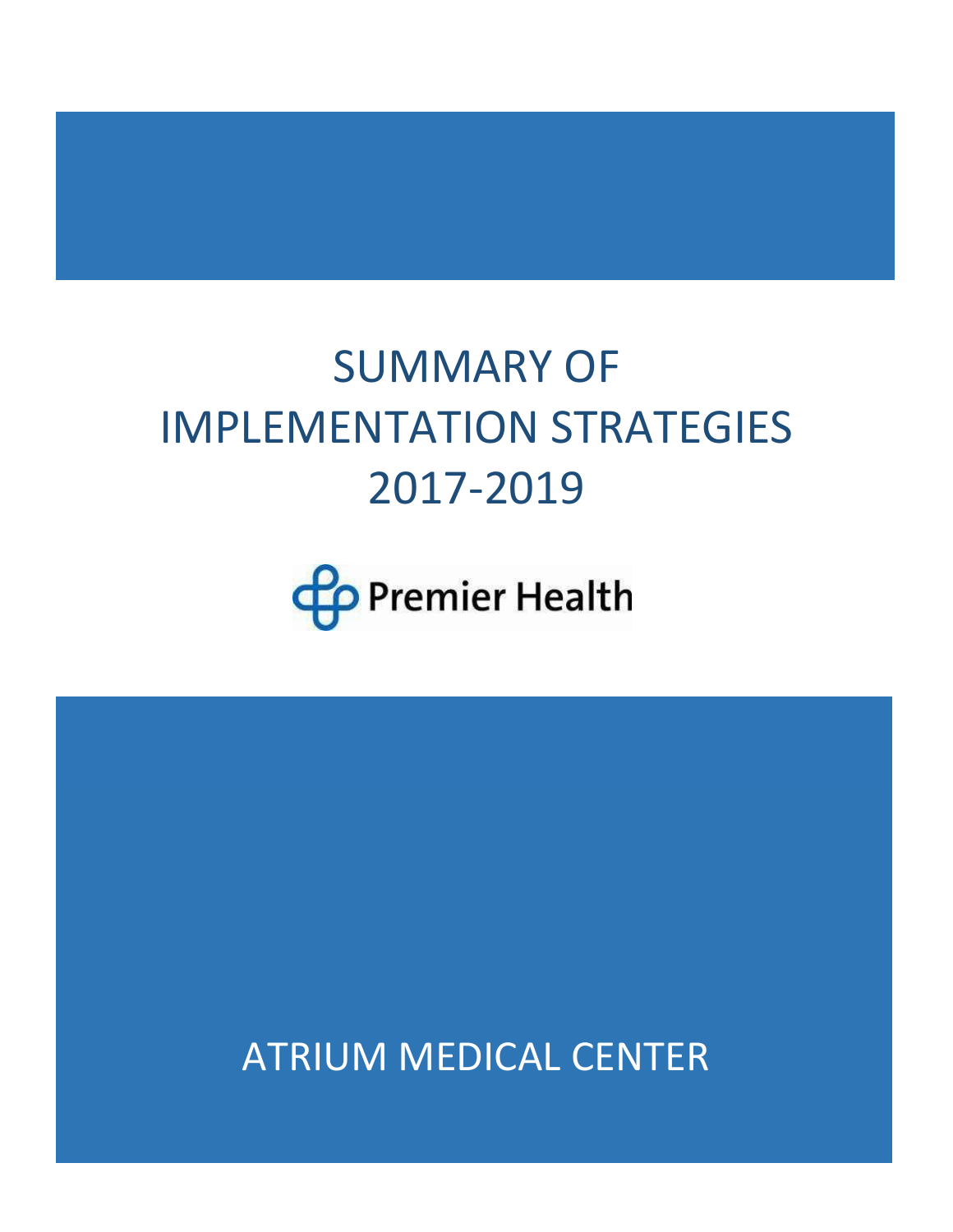# Atrium Medical Center: Committed to Improving Community Health

Atrium Medical Center (AMC) is part of Premier Health, the largest private, nonprofit, comprehensive health care system in Southwest Ohio. AMC is committed to improving the health of the communities it serves with high quality, cost-competitive health services.

AMC serves Southwest Ohio from its Middletown campus. It is Warren County's only [Level III Trauma](https://www.premierhealth.com/services/emergency-and-trauma/trauma-services/atrium-medical-center)  [Center](https://www.premierhealth.com/services/emergency-and-trauma/trauma-services/atrium-medical-center) and [Primary Stroke Center.](https://www.premierhealth.com/services/neuroscience/stroke) It is also the only accredited Chest Pain Center in Butler and Warren Counties. It offers maternity, cancer, orthopedics, and heart care, among other services. AMC is the region's only Level I Trauma Center. It has earned accreditation as a Comprehensive Stroke Center for the specialized care of complex strokes. The hospital has also achieved Magnet® Recognition for excellence in patient care.

# Priorities Addressed

The Community Benefits subcommittee of Premier Health designed and executed the prioritization process that included a review and comparison of the following:

- 2016 Collaborative Community Health Needs Assessment (CHNA) for Greater Dayton
- Local county health departments' most recent Community Health Assessments (including Butler and Warren Counties)
- Health Policy Institute of Ohio's Health Value Dashboard (state health comparison)

The Implementation Strategies address the collaborative CHNA conducted in 2016 on behalf of all the hospitals in the region by the Greater Dayton Area Hospital Association.

The top three priority areas identified were:

- Birth outcomes
- Behavioral health/Substance abuse
- Chronic diseases

# Recap of Implementation Strategies

# *CenteringPregnancy*

Health issue: Birth outcomes

Intervention's goal: To improve the health and well-being of women and infants with the CenteringPregnancy program of group prenatal care. Features include more one-on-one time to identify the needs of mothers and babies, screenings (e.g., hunger, drug addiction, depression), referrals, encouragement for breastfeeding, transportation, and childcare.

Background: In 2015, Butler County had an overall infant mortality rate of 7.2 deaths per 1,000 births. The Healthy People 2020 target rate is 6.0 deaths per 1,000 births. CenteringPregnancy is a best practice that improves birth outcomes. Heroin is a continuing problem in both Warren and Butler Counties, per the most recent assessment, with heroin poisoning overdose deaths at a rate of 6.5 and 19.3 per 100,000 deaths respectively. The CenteringPregnancy program provides an opportunity to identify all the needs of mothers and their babies during 10+ prenatal visits. The Ohio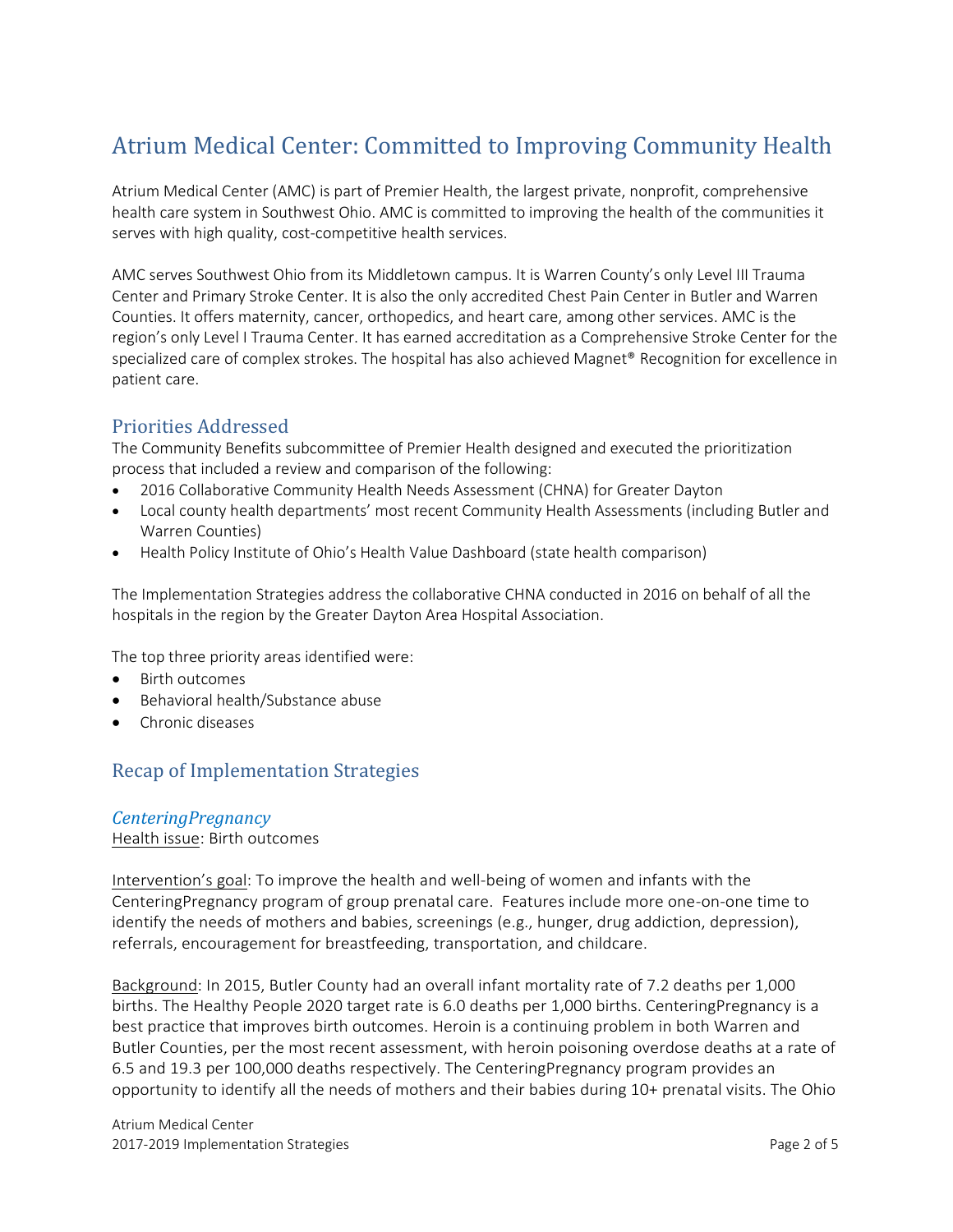Department of Health gave its 5-star award to Atrium Medical Center for its breastfeeding program. The hospital received grant funding to start the program. 2017 was a planning year.

Status: There were 223 total centering visits for 32 women; the average number was 7 centering visits per woman. 100% of babies were born with healthy birth weight (5.5 lbs. or more). 100% were full-term deliveries. 53% of women who delivered were breastfeeding at discharge. 1 woman used Transportation and 6 women, or 19%, used the childcare option. There were 14 participants in 2018 and 15 in 2019.

Partners: Families First, Pregnancy Center, Parent Resource Center, Butler County Regional Transit Authority, YMCA, City of Middletown and its Heroin Summit, Opioid Reduction Task Forces in Warren and Clinton Counties, Mental Health Recovery Services of Warren & Clinton Counties

#### *Food for Health*

Health issue: Birth outcomes and Chronic diseases – Food insecurity/Food deserts

Intervention's goals: To increase the amount of healthy food for people with health-related nutritional needs. The short-term objective was to start screening for hunger with a focus on vulnerable populations of pregnant women and the elderly. The hospital is also supporting the One Market One Bistro to construct a novel solution to hunger.

Background: With one location in Miamisburg, One Market One Bistro offers two ways for a lowincome person to enjoy a free meal at its next location in Middletown. Patrons who can afford a gift can 'pay it forward' and cover the cost of a meal or meals for the customers coming after them. Or a non-paying customer will have the option, offered discreetly, to work for an hour in the restaurant in exchange for the free meal. The site has been selected and permits obtained. Future services might include a food pharmacy, nutrition counseling, cooking classes, and connection to community resources.

When Ohio expanded Medicaid, it streamlined the application to ensure a timely process. Most of the people screened for hunger also were identified as eligible for Medicaid coverage. An unintended consequence of the Medicaid expansion was that checking the box to apply for SNAP benefits delayed the application by many months.

Status: One Market One Bistro in Miamisburg closed in summer of 2018. Most people were screened for hunger – with a goal of reaching 100% screening. People who were eligible for SNAP benefits were referred to local food pantries or food banks who could assist them, including emergency food plus facilitating an application separate from the Ohio Medicaid application process.

AMC also supported senior programming at the Warren County Community Center. It supported the Meals on Wheels at the Warren County Community Center in 2018 and 2019. They serve 1,000 clients annually with 300,000 meals. AMC provided \$50,000 to Warren County Community Services between 2017-19.

In 2017-2018, 24,000 lunches were served family-style to seniors. 1,000 commodities boxes, with basic food supplies, were delivered to seniors in Warren County.

650 senior clients received transportation. 2,000 seniors benefited from programs at the Senior Center.

Atrium Medical Center 2017-2019 Implementation Strategies **Page 3 of 5** and 2017-2019 Implementation Strategies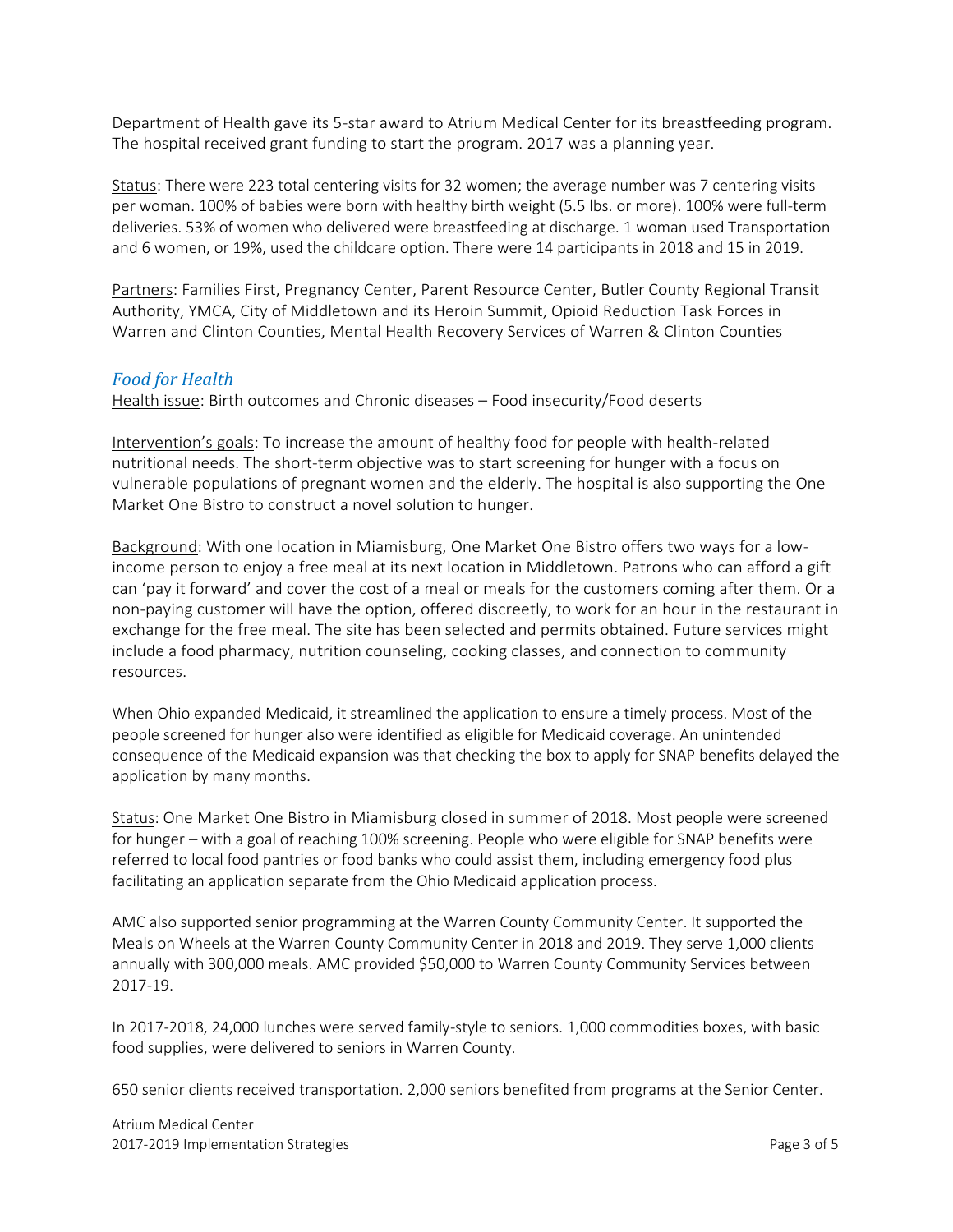#### Partners: Warren County Community Center, SNAP, WIC

#### *Opioid Disease Education*

Health issue: Behavioral health/Substance abuse

Intervention's goal: To provide education that addiction is a disease, in order to change perceptions of hospital personnel and medical professionals. The objectives are to provide CEUs for education on this topic, with curriculum delivered by ADAMHS. The hospital may consider extending it for the benefit of community members or organizations. Once all staff receive the education, the next step may be hospital training on trauma-informed care.

Background: In 2015 the Washington Post called nearby Dayton the epicenter of the heroin problem. The closest city to the hospital, Middletown, is the setting for a book and movie, *Hillbilly Elegy*, about the heroin epidemic. The rate of unintentional prescription drug overdose deaths has also risen. Front-line health workers are overwhelmed by the number of overdoses, and they can become judgmental when they do not understand the nature of opioid addiction. Such attitudes can impair successful referral to treatment.

Status: 52 people, or 100%, in the call center were trained in Trauma-Informed Care.

Perinatal Consortium for Educational Opportunities classes titled "It's Complicated", "Care of Moms and Babies in the Hospital" and "Care of Moms and Babies: Sending Families Home" both discuss NAS scoring and care of the NAS baby.

In addition, the hospital provided a collection point in the front lobby for the collection of unused prescription medications. More than 362 pounds were collected since the receptacle was installed in 2018.

Partners: City of Middletown and its Heroin Summit, Opioid Reduction Task Forces in Warren and Clinton Counties, Mental Health Recovery Services of Warren & Clinton Counties

#### *Senior Emergency Department (ED)*

Health issue: Behavioral health and Chronic diseases

Intervention's goal: To provide quality care in an emergency setting for geriatric patients. Eight beds are under construction, and the unit began operation in 2017. Metrics are being finalized and screenings determined. Under consideration are screening for: depression, caregiver strain, cognitive ability, hunger, and anxiety. Services will include case management, social services, and referrals to community resources.

Background: Each month an average of 630 elderly patients visit the hospital's Emergency Department.

Status: From April 2017 to November 1, 2019, there have been 11,081 patients. 59% have been screened for Abuse, Neglect, Acute Delirium, Dementia, Capabilities of completing their Activities of Daily Living (ADL's), Caregiver Strain*;* 33% in 2017; 67% in 2019; and 74% in 2019. 25%, or 418, of patients since July